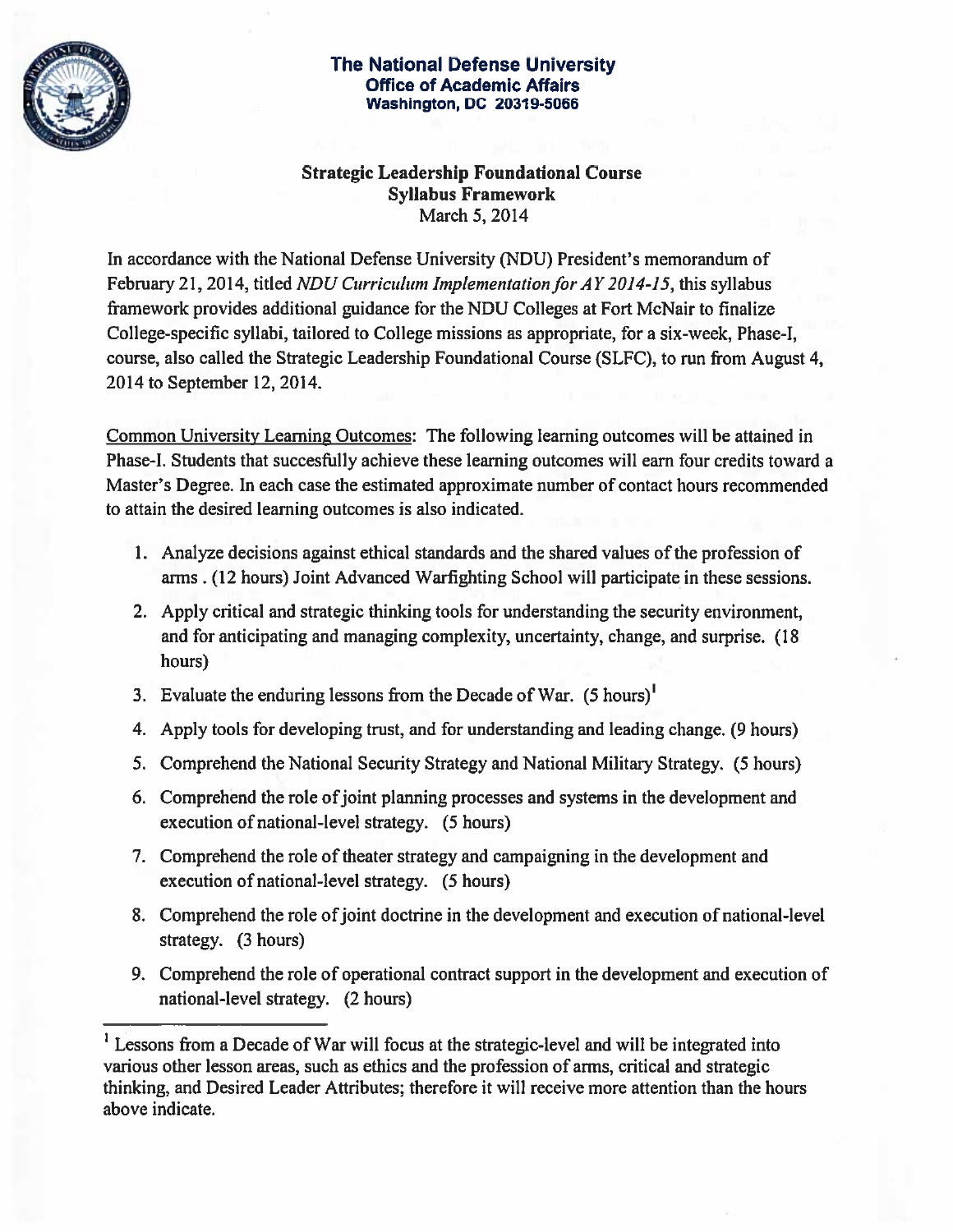DLAs and JPME: The common university learning outcomes described above will be addressed in a manner that will enhance student learning about Desired Leader Attributes (DLAs) and will introduce the statutory requirements for Joint Professional Military Education (JPME) . The attached graphic attempts to map the connections between learning outcomes, DLAs and JPME requirements.

Planning for Execution: Pursuit of the Common University Learning Outcomes shall be interwoven across the last five weeks of Phase-1 (from 11 August until 12 September), rather than in concentrated, sequential blocks of instruction. For planning purposes the Colleges should schedule no more than 13 contact hours per week, with academic activities on Mondays, Tuesdays, Thursdays and Fridays. Ideally, SLFC topics will be integrated so more than one learning outcome may be addressed within a given contact hour. Time for the study of ethics should be blocked in recurring weekly time-slots (e.g., Monday mornings) and given top priority on the calendar due to the senior distinguished lecturers anticipated for those lessons. The goal is to have these four distinguished speakers scheduled by 15 April 2014. (Ethics and Character should be touched on in every lesson during the entire acaemic year). Other academic sessions should also be blocked on the calendar (e.g., Tuesday, Thursday, and Friday mornings) and should be given priority just behind the study of ethics. Student meetings with advisors should take place outside of blocked academic time-slots. Wednesdays will be reserved for resiliancy (screening for health/fitness, tim run etc), library orientation, and other non-credit bearing activities.

CAPSTONE EXERCISE: We must remember that NDU's mission is to develop leaders who have the ability to operate and creatively think in an unpredictable and complex world. With the SLFC learning objectives and University mission in mind, a capstone exercise of approximately two days will be developed to be the culminating event for the course.

John. Yuga

JOHN W. YAEGER, Ed.D. Provost and Vice President for Academic Affairs